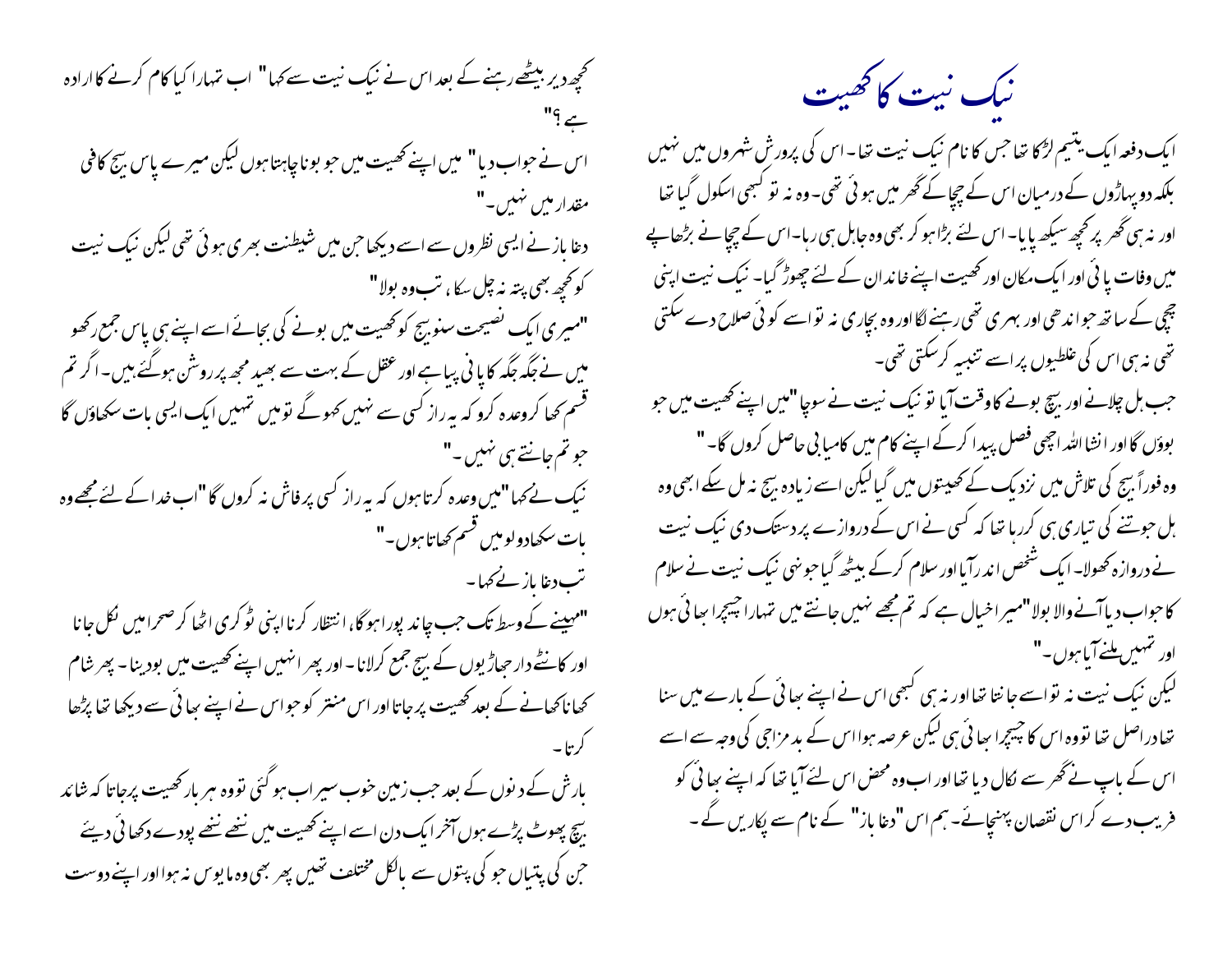"بیٹا یہ لوگ تہاری شکایت کررہے ہیں۔ تم نے اپنے کا نٹوں کی فصل جمع کرنے میں ا تنی دیر کیوں کردی؟" نیک نیت نے حواب دیا "خصور میں جلد ہی جمع کرلوں گا، بات دراصل یہ ہے کہ پندرہ دن کے بعد یہ کاننے یک یکا کر حومیں تبدیل ہوجائیں گے۔" قاصی صاحب نے کہا " یہ تم کیا یک رہے ہو؟ کیا کانٹے حومیں تبدیل ہونے والے بیں ؟" *کیامطلب ہے نتہ*ارا ؟ تب وہ نوحوان خوفز دہ ہو گیا اور اس نے پوری داستان اول سے آخر تک قاصی صاحب کو کھہ سنائی کہ کس طرح دعا باز نے اپنی مکاری سے اسے فریب دیا۔ یہاں کہ نیک نیت نے پورے کا پورامنتر بھی پڑھ کرسنادیا۔ یہ داستان سن کرقاصی صاحب بولے۔ " بیٹاخدا نے بعض قانون ایسے بنائے بیں کہ نیچر کوان کےمطابق کام کرنا پڑتاہے۔ یہ قوانین ہر گزنہیں بدلتے۔ان میں سےایک یہ ہے کہ آدمی حو بوتا ہے ،وہی کا ٹتا ہے ۔ اب کسی آدمی کے منتر سے بہ قا نون نہیں بدل سکتا - خواہ اس منتر کو ہزاروں دفعہ دہرایا جائے ۔اب تم اپنی کدال اٹھاؤاور جلدی سے اپنے تھیت میں جا کر تمام حیاڑیوں کو حِڑ سے اکھاڑ بچینکواور سب کو جمع کرکے بیجوں بیچ ڈھیبر لگادو۔ حب بہ کام ختم ہوجائے تو انہیں گ لگادو۔اور جب تک وہ ڈھیر را کھ میں تبدیل نہ ہوجائے ،گ نہ بجھنے دو۔میں ایک نو کر تہارے ساتھ بھیجوں گا تا کہ وہ دیکھ سکے کہ تم نے میرے کھنے کے مطابق عمل کیاہے یا نہیں ؟اور باں اگلے سال اس قسم کی احمقانہ یا توں پر توجہ نہ دینا۔" نیک نیت نهایت سی پیشمان ہوا،اسے دھو کا دیا گیا تھااور وہ اس فریب اوراپنی ناکامی کے ماعث رنجیدہ تھا۔اس نے ایک سمر د آہ بھری لیکن قاصی صاحب کے حکم کو لو کسی

کے کہنے کے مطابق منتر پڑھتا ہی ربا۔ کحچھ دینوں بعد اس نے دیکھا کہ اس کا کھیت چھوٹے چھوٹے کانٹے دار پودوں سے اٹا پڑاہے۔ بھر بھی اپنی حماقت کی وجہ سے اس نے پرواہ نہ کی اور منتتر پڑھناجاری رکھااور بہ بھی فیصلہ کرلیا کہ فیصلہ کرلیا کہ فصل پکنے تک وہ روزانہ منسر پڑھتا ہی رہے گا۔آخرا یک ماہ گزر گیا۔اس کے پڑوسی جمع ہو کراس کے پاس کھیت میں آئے اور کھا" تمہارے کھیت کو کیا ہو گیا ہے ،اس میں کا نٹوں کے سوانحچھ نظر ہی نہیں آیا؟" <sup>ن</sup>یک نیت نے کہا "ذراصبر سے **کام لو،اور دیکھتے جاؤ کہ میر**ے کھیت میں کیا کحچھ ہوتا ہے۔" سمردیاں گزریں اور سار کے دن آگے ، پڑوسیوں کی پکی ہو ٹی گندم کی فصل لہلہانے لگی ، لیے لیکن بیچارے نیک نیت کاٹھیت فصل سے خالی تھا۔اس میں رنگ برنگ کے پھولوں کے سواحو کانٹے دار حیاڑیوں میں ان کے خشک ہونے سے پہلے نمودار ہوتے ہیں پکنے والی اور کو ئی چیز تھی ہی نہیں۔اس کے دوست اس کامذاق اڑانے لگے۔اور اس ڈرسے کہ کہیں اس کے کھیت کے کانٹے دوسرے کھیںتوں میں نہ بھیل جائیں اسے جلد از جلد اپنی فصل کاٹنے کوکھنے لگے۔لیکن نیک نیت نے ان کی ایک نہ مانی آخر کار گاؤں کے نمبر دار جمع ہوئے اور سوچنے لگے کہ اگر ہم اس احمق لڑکے کو یہ کانئے دار حیاڑ پال جمع کرنے کے لئے مجبور نہ کریں تووہ ادھراُدھر پھیل کر ہمارے کھیتوں کو بھی برباد کردیں گی جس کا نتیجہ ہمارے حق میں براہوگا۔ کیوں نہ اس کی شکایت قاصی سے اگلے دن منڈی لگی توقاصی صاحب بھی تسثر پف لائے۔ گاؤں کے لوگ مل کر قاضی صاحب کے حصنور پہنیجے اور نیک نیت کی شکایت کی۔قاضی صاحب نے نیک نیت کے حاصر کئے جانے کا حکام دیا۔ حب نیک نیت آیا توقاصی صاحب بولے۔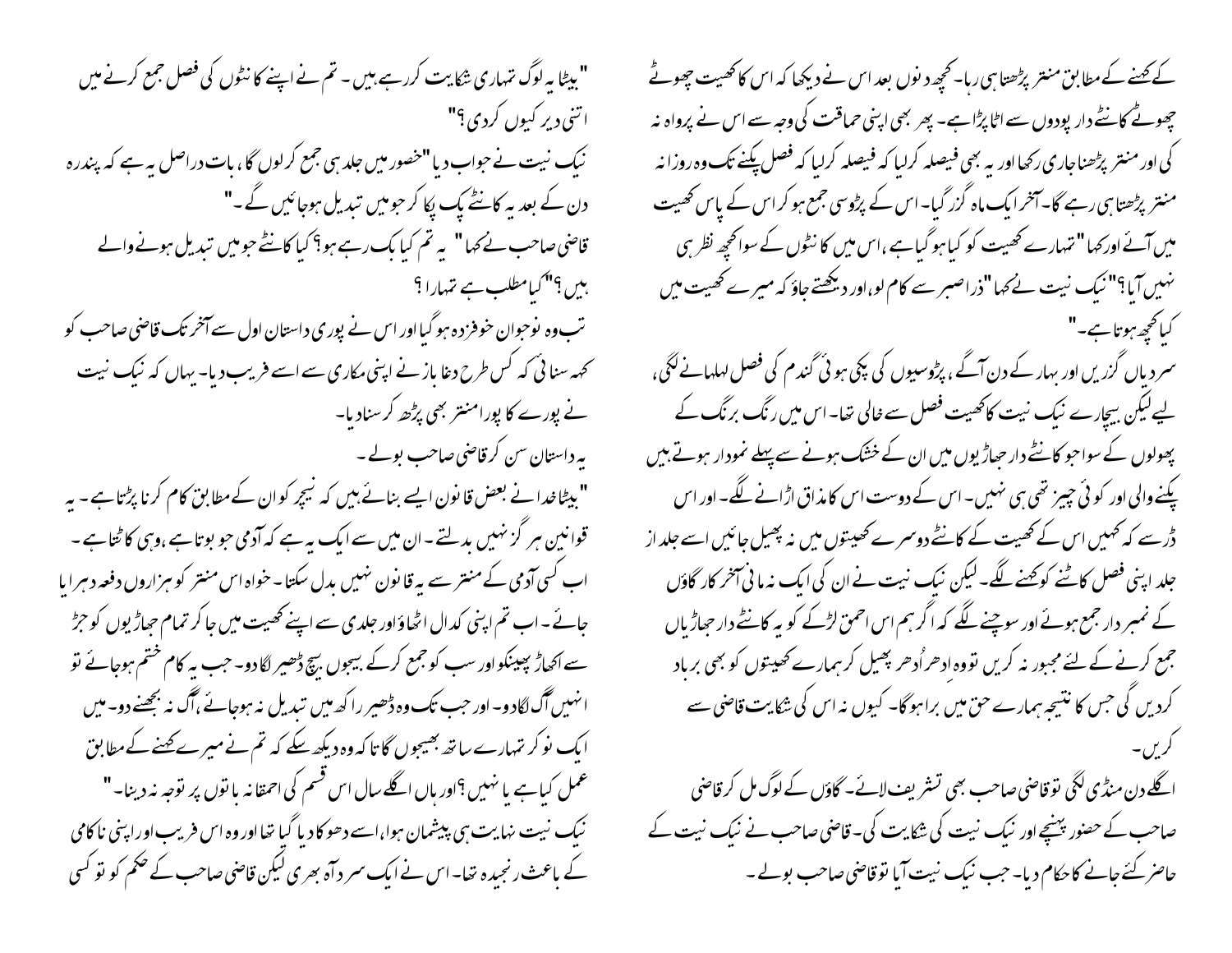پھوٹ لکلی،آپ نے دستمنی بو ئی اور وہ نفر ت اور حپوری کی صورت میں نمودار ہو گئی۔ آپ نے عرور بو یا اور اس کا بھل آپ کو حماقت اور نکمی شان کی شکل میں ملا۔ آپ نے گند کی اور نئے بازی بو ئی اور اس کے نتیجے میں آپ کو بے عز تی اور سٹرمساری اٹھانا پڑی۔آپ نے نےعدم محبت کے بیج بوئے اور وہ قہر اور دشمنی کی صورت میں پھوٹ گلے ۔اب آپ اپنی آنکھوں سے اپنی بری فصل کا پجل دیکھ رہے،میں اور پھر بھی نیک نیت کی طرح امید رکھتے ہیں کہ چند جملے منتر کے طور پر دہرانے سے کانٹے حومیں تبدیل ہوجائیں گے۔ نیک نیت اپنی لاپرواہی کے ماوحود بھی پودوں کی پتیاں دیکھ کرجان گیا تھا کہ اس کی نیک نیتی بھی اس کے بوئے ہوئے بیجوں میں کوئی تبدیلی پیدا نہ کرسکی آپ ہوشیاری سے کام کیجئے اور عور کیجئے کہ اب تک آپ حو کحچھ بوتے رہے ہیں اس کا کیا پھل آپ کوملتار باہے۔ بعض ریےْرٹائے مذہبی جملے دہر انے کا کیا نتیجہ آپ نے پایا؟<br>\* کیا**آپ کا یہ عمل د نیامیں آپ کے کاموں کے** برے نتیجوں سے محفوظ رکھے گا؟ اگر نہیں تو پھر فصل کیٹنے کے دن کس طرح ان سے محفوظ رکھ سکے گا جبکہ بوئے ہوئے بیج اگ چلے ہوں گے اور فصل یک چکی ہو گی۔ جھو ٹی با نوں سے بچئے اور دشمن کے مکرو فریب میں گرفتار نہ ہوجئے۔خدانے فرمایاہے(اور اس کا کلام پوراہو کر ہی رہتاہے ) کہ د نبا کے آخر میں فصل کاٹنے کاایک عظیم دن ہو گااور سب لوگ جیسا سِلا یا برا بو ئیں گے ویسا کاٹیں گے،اسی طرح جیسے نیک نیت کو کا نٹوں کی فصل کا نٹی پڑی۔ اب آپ اپنی حالت پر نظرِ ڈالئے اور اپنے دل سے گناہ کے بیجوں کوصاف کرنے کا کو ئی وسیلہ ڈھونڈنے کی کوشش کیجئے۔اگرآپ جیسا کہ ظاہر ہے اس قابل نہیں بیں۔ تو بہ خوشخبری سنیئے کہ پاک صاف ہونے کاایک وسیلہ ہے اور نجات کاایک دروازہ موحود

طرح ٹالاہی نہ جاسکتا تھا۔ لہذ ابجارالحصیت میں جا کر کاننے دار حیاڑیاں اکھاڑنے لگا۔ یہاں تک کہ اس کے باتھ اور یاؤں لہولہان ہوگئے ۔ کانٹے بوناآسان تھالیکن کھود نا اور جمع کرنا نگلیف وہ ثابت ہوااور اس کی ساری محنت کا شر صرف را کھ کے ایک ڈھیر سے زیادہ نہ

کہا ٹی کامطلب ۔ قاصی صاحب نے حو تھچھ کھاحق تھااور بہ صرف مادی یا حسمانی حبیروں کے لئے ہی حق نہ تھا بلکہ روحا فی اعتیار سے بھی حقیقت سے لبریز تھا۔ پائبل سٹریف میں گناہ کا بیج بونے کے بارے میں بتایا گیاہے۔ "ا<sub>ک</sub>ی حو تحچھ بوتاہے وہی کا ٹتاہے -"

۔<br> اَپ سے در خواست ہے کہ اَپ اِن الفاظ کی گَہر اسّیوں تک پہنچنے کی کوشش کیجئے اور اس حقیقت کا اپنے تجربے سےمقابلہ کیجئے تاکہ آپ بھلے اور برے میں تمیز کرسکیں آپ اپنی حبوا فی کے دیوں سے لے کر اب تک کے گناہ بوتے رہے ہیں اور تقصیریں اگاتے رہے بیں ، کتنے برے فعل آپ نے انجام دیئے بیں اور کتنے برے الفاظ آپ کی زبان سے لکلے بیں ۔ دراصل یہ سب کے سب زمین میں چھپے ہوئے بیجوں کی طرح بیں یقیناً انہیں ایک دن اگناہے اورا بنی اصل کے مطابق پھل لاناہے فصل کاٹنے کا دن جلد ہی آن بہنیے گا اور حوکھچھ آپ نے بوباہے آپ کو کاٹنا پڑے گا۔

حالانکہ فصل کاٹنے کا دن ابھی نہیں آیالیکن آپ نے حو کحچھ بو باہے وہ پھوٹ پڑاہے اور اس کا پتیاں نکل آئی بیں حن سے ظاہر ہے کہ فصل کیسی ہو گی۔ تیاہی حوآپ کی سمزاہے پہلے ہی آپ پر آن پڑی ہے ۔ آپ نے سستی بو ٹی،اور وہ مفلسی اور احتساج کی شکل میں